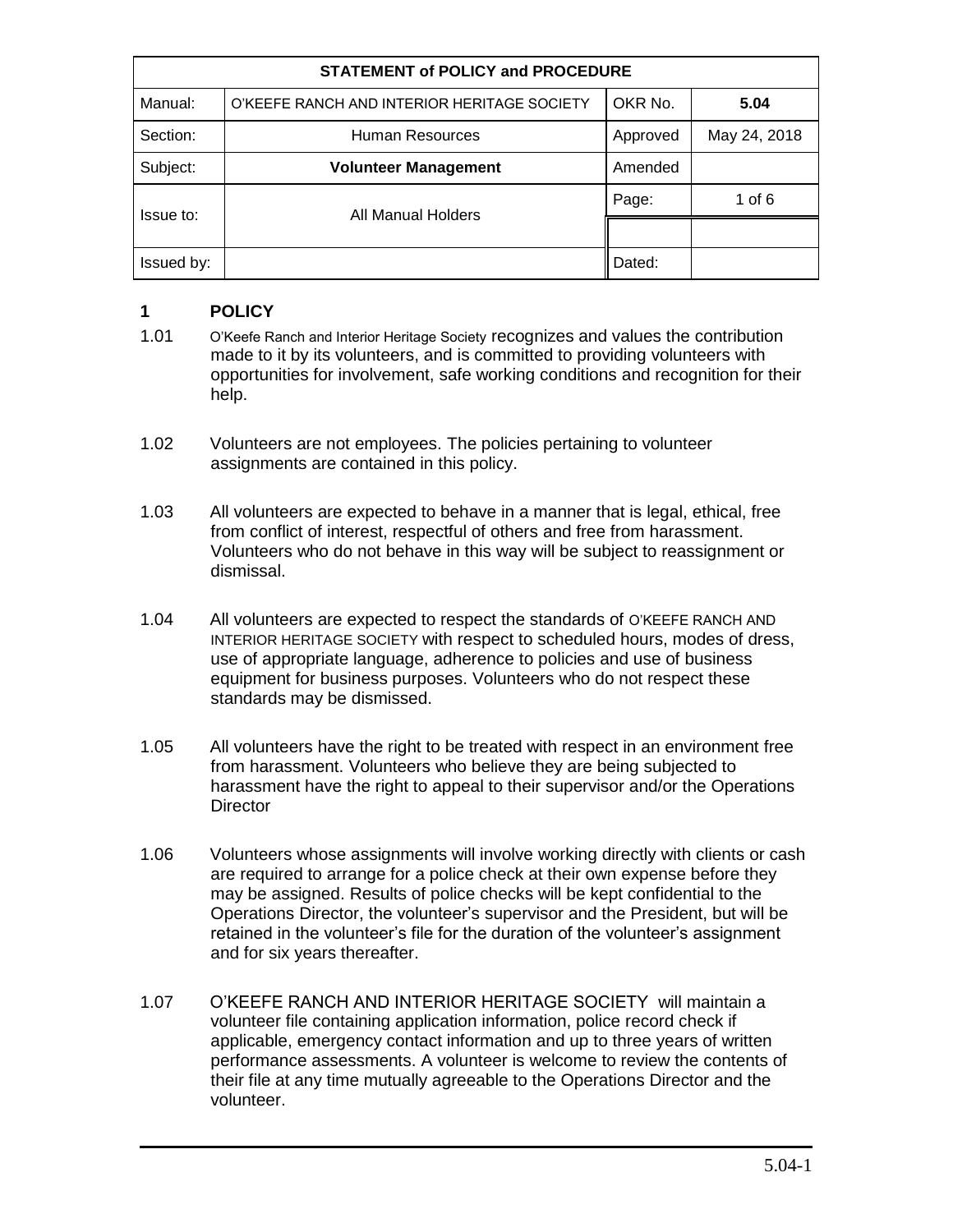| <b>STATEMENT of POLICY and PROCEDURE</b> |                                             |           |              |
|------------------------------------------|---------------------------------------------|-----------|--------------|
| Manual:                                  | O'KEEFE RANCH AND INTERIOR HERITAGE SOCIETY | OKR No.   | 5.04         |
| Section:                                 | Human Resources                             | Approved: | May 24, 2018 |
| Subject:                                 | <b>Volunteer Management</b>                 | Amended   |              |
| Issue to:                                | All Manual Holders                          | Page:     | $2$ of $6$   |
|                                          |                                             |           |              |
| Approved                                 |                                             | Dated:    |              |

- 1.08 Unless excepted by the Operations Director, all new volunteers will undergo a trial period during the first three months of their volunteer assignment. Volunteers who demonstrate inability or unwillingness to adhere to the standards of O'Keefe Ranch and Interior Heritage Society policies at any time in the trial period will be asked to leave.
- 1.09 New volunteers will be provided with orientation to the organization, access to this and other relevant policies and any training required for their particular volunteer assignment.
- 1.10 Annually, the Operations Director is required to produce and review with volunteers written assessments of volunteer performance and contribution, as well as skills and potential. Volunteer assessment reports will become part of the volunteer record for a period of no less than three years.
- 1.11 O'KEEFE RANCH AND INTERIOR HERITAGE SOCIETY recognizes that some volunteers welcome the opportunity to develop new skills and obtain working experience through their volunteer assignments. Volunteers who wish to be considered for an alternative volunteer assignment may make this request of their supervisor and the Operations Director. While not all requests may be met, the organization will make every effort to find an appropriate assignment.
- 1.12 O'KEEFE RANCH AND INTERIOR HERITAGE SOCIETY recognizes that some volunteers may be interested in exploring paid employment opportunities here. Volunteers are eligible to apply for any job opportunities available externally.
- 1.13 O'KEEFE RANCH AND INTERIOR HERITAGE SOCIETY engages in both formal and informal volunteer recognition. A volunteer not wishing to be recognized formally is requested to make this known to the Volunteer Coordinator.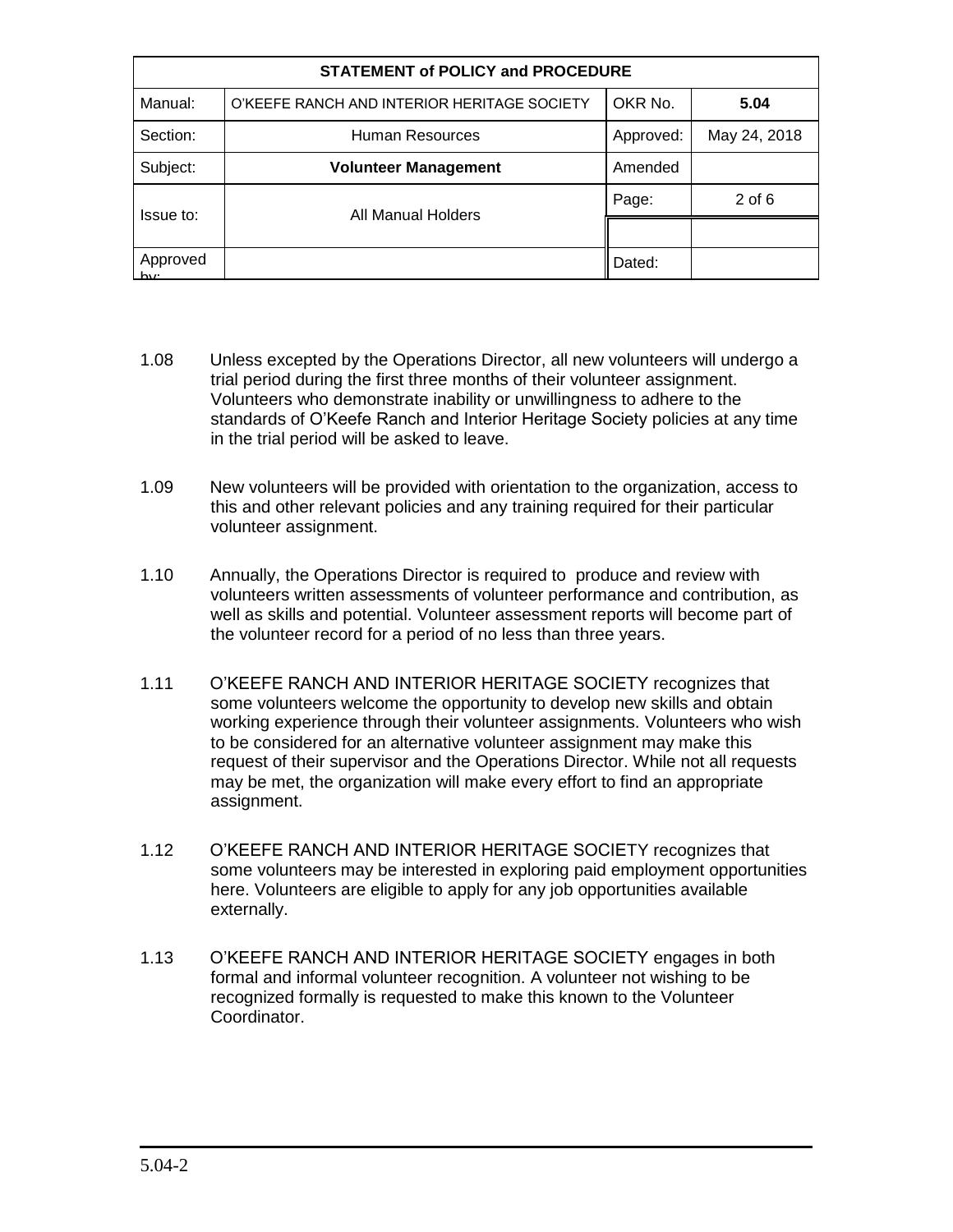| <b>STATEMENT of POLICY and PROCEDURE</b> |                                             |          |              |
|------------------------------------------|---------------------------------------------|----------|--------------|
| Manual:                                  | O'KEEFE RANCH AND INTERIOR HERITAGE SOCIETY | OKR No.  | 5.04         |
| Section:                                 | Human Resources                             | Approved | May 24, 2018 |
| Subject:                                 | <b>Volunteer Management</b>                 | Amended  |              |
| Issue to:                                | All Manual Holders                          | Page:    | 3 of 6       |
|                                          |                                             |          |              |
| Issued by:                               |                                             | Dated:   |              |

## **2 PURPOSE**

2.01 The purpose of this Statement of Policy and Procedure is to state organizational expectations with respect to volunteer behaviour and to provide guidelines for volunteers.

## **3 SCOPE**

3.01 This policy applies to all volunteers, supervisors of volunteers, the Volunteer Coordinator and the Operations Director

## **4 RESPONSIBILITY**

- 4.01 It is the responsibility of the volunteer to understand and adhere to organizational expectations with respect to behaviour and performance.
- 4.02 It is the responsibility of the Volunteer Coordinator to train volunteers for their assignments, provide links between the organization and the volunteer and to ensure that individual volunteer assessment reports are produced annually.
- 4.03 It is the responsibility of the Volunteer Coordinator to recruit, select and provide orientation to volunteers for the organization and to maintain volunteer records.
- 4.04 It is the joint responsibility of the Operation Director and the Volunteer Coordinator to assess the volunteer during their trial period and provide feedback to the volunteer.
- 4.05 It is the responsibility of the Volunteer Coordinator and HR Committee to maintain visibility of the collective contribution of volunteers to the organization and to arrange for formal volunteer recognition mechanisms.
- 4.06 It is the responsibility of the Operations Director to ensure that supervisors of volunteers understand their responsibilities to their volunteers.

## **5 DEFINITIONS**

None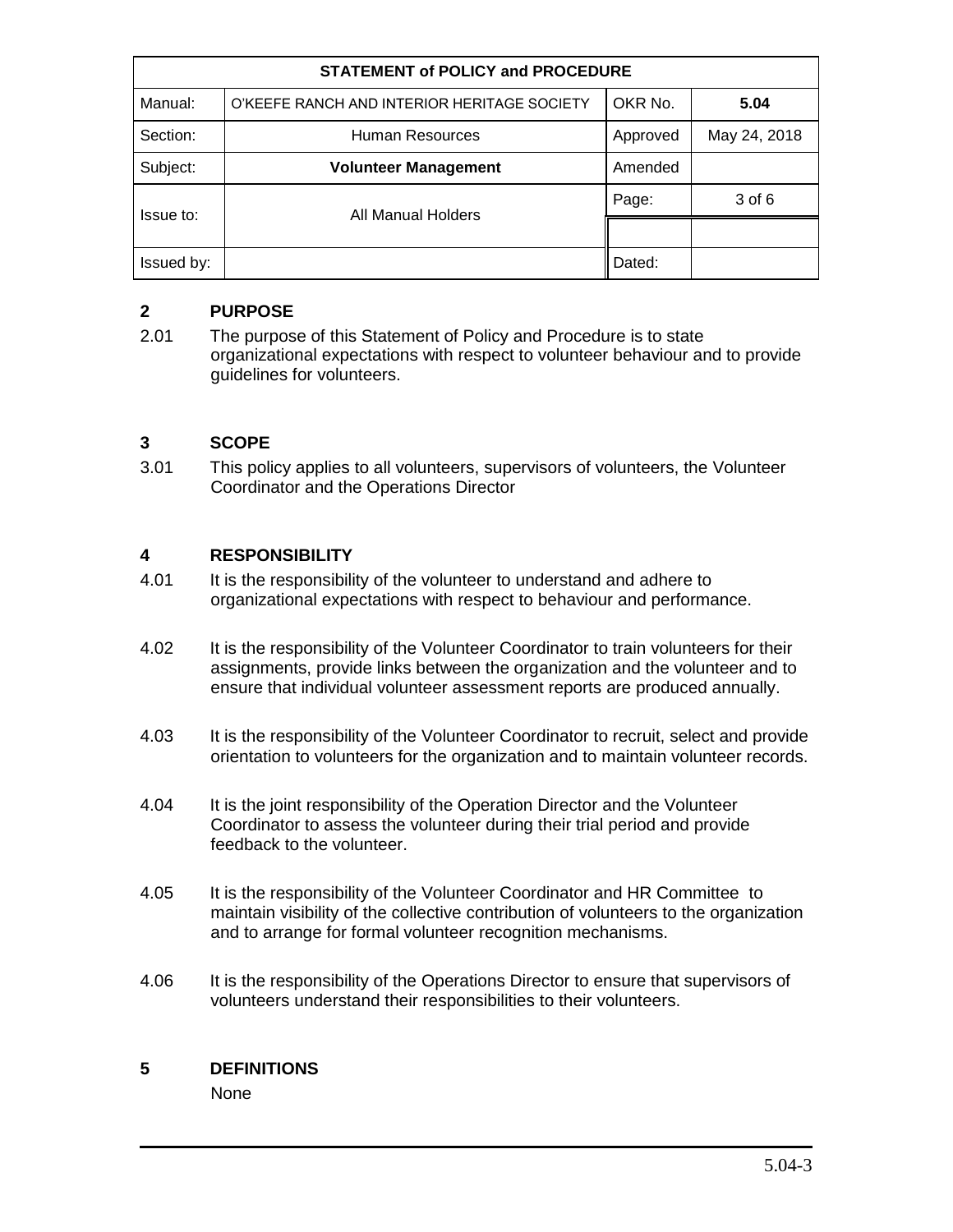| <b>STATEMENT of POLICY and PROCEDURE</b> |                                             |           |              |
|------------------------------------------|---------------------------------------------|-----------|--------------|
| Manual:                                  | O'KEEFE RANCH AND INTERIOR HERITAGE SOCIETY | OKR No.   | 5.04         |
| Section:                                 | Human Resources                             | Approved: | May 24, 2018 |
| Subject:                                 | <b>Volunteer Management</b>                 | Amended   |              |
| Issue to:                                | All Manual Holders                          | Page:     | 4 of 6       |
|                                          |                                             |           |              |
| Approved                                 |                                             | Dated:    |              |

# **6 REFERENCES and RELATED STATEMENTS of POLICY and PROCEDURE**

OKR Policy 2.04 – Ethics OKR Policy 2.05 – Risk Management OKR Policy 5.01 – Human Resources Primer OKR Policy 5.02 – Recruitment, Selection and Orientation

## **7 PROCEDURES**

#### 7.01 **Volunteer Management Plan and Budget**

- (a) As part of business planning activities, the Operations Director will consult with managers and produce a volunteer management plan for the coming period including:
	- (i) Volunteer recruitment requirements.
	- (ii) Volunteer reassignment requirements.
	- (iii) Volunteer appreciation and recognition plans.
	- (iv) Volunteer orientation and training plans.
- (b) These plans will be reviewed and approved by the President in conjunction with the budgetary requirements for the volunteer management program.

## 7.02 **Volunteer Application and Checks**

- (a) All prospective volunteers are required to complete a volunteer application form containing:
	- (i) Name.
	- (ii) Contact information.
	- (iii) Preferred numbers of hours.
	- (iv) Hours of availability.
	- (v) Relevant skills and experience.
	- (vi) Preferences for type of assignment.
	- (vii) Willingness to undertake a police record check if applicable.
	- (viii) Permission for the organization to retain this information on file.
	- (ix) One to three references.
- (b) The Volunteer Coordinator will make assignment matches for recruited volunteers only after receiving a completed application, performing an interview, confirming the police record check if applicable and performing a reference check.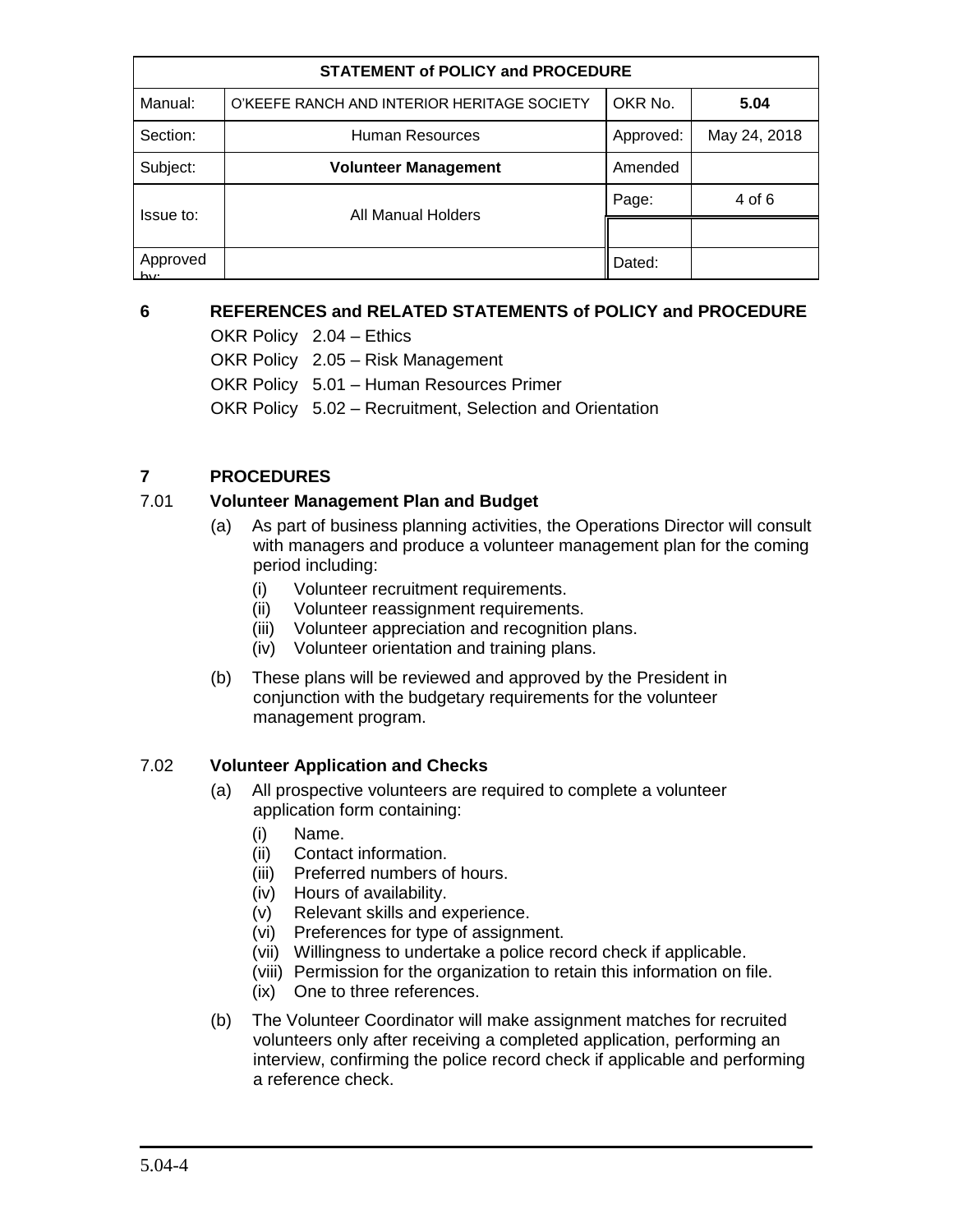| <b>STATEMENT of POLICY and PROCEDURE</b> |                                             |          |              |
|------------------------------------------|---------------------------------------------|----------|--------------|
| Manual:                                  | O'KEEFE RANCH AND INTERIOR HERITAGE SOCIETY | OKR No.  | 5.04         |
| Section:                                 | Human Resources                             | Approved | May 24, 2018 |
| Subject:                                 | <b>Volunteer Management</b>                 | Amended  |              |
| Issue to:                                | All Manual Holders                          | Page:    | 5 of 6       |
|                                          |                                             |          |              |
| Issued by:                               |                                             | Dated:   |              |

(c) The Volunteer Coordinator may elect to forego any one of these steps in circumstances for short-term assignments where the risk to the organization is minimal.

## 7.03 **Assignment, Orientation and Training**

- (a) The Volunteer Coordinator will assign the volunteer to a task and provide the volunteer with an organizational orientation including:
	- *(i)* Volunteer management policy.
	- (ii) Code of Ethics.
	- (iii) Organizational expectations with respect to dress, behaviour, attitudes, language and use of organizational resources.
	- (iv) Organizational structure.
	- (v) Safety practices.
	- (vi) Work that may not be done by a volunteer.
	- (vii) Work location.
	- (viii) Name and contact information for supervisor.
- (b) Orientation sessions may be undertaken on the group basis periodically if numbers dictate.
- (c) At the time of orientation, volunteers will be asked to provide emergency contact information, and to sign a checklist indicating that they have received orientation in ethics, organizational expectations, policies, safety practices and the volunteer management policy.
- (d) Following orientation, the volunteer will report to their supervisor for assignment-specific training.

## 7.04 **Trial Period and Performance Assessment**

- (a) Unless excepted by the Operations Direcor the volunteer will undergo a three-month trial period on their volunteer assignment. During this three month period, the supervisor is expected to provide the volunteer with additional coaching, correction or other feedback which may be required to reinforce expected behaviour and performance.
- (b) If the volunteer's performance does not meet requirements, the supervisor may refer the volunteer back to Volunteer Coordinator who may choose to arrange for reassignment or dismissal.
- (c) At the end of the trial period, the volunteer's supervisor will report to the Volunteer Coordinator on the performance of the volunteer and the appropriateness of the assignment match.